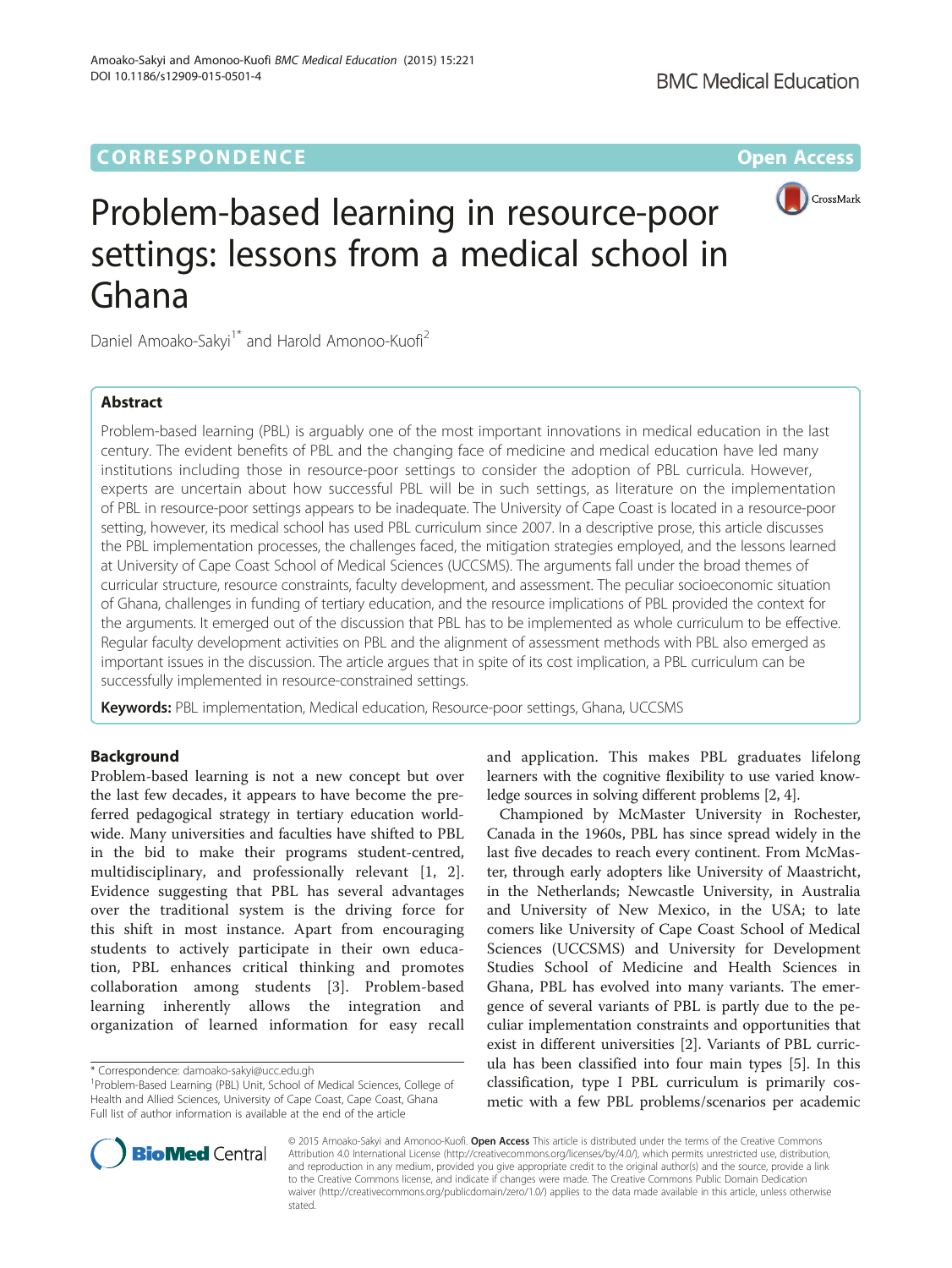year. This type uses PBL scenarios as ornaments under a conventional curriculum driven by teaching via didactic lectures. The type IV PBL curriculum, on the other hand, is one that uses PBL as the main learning platform and judiciously employs interactive lectures and other didactic sessions to enrich concepts and further motivate students for self-directed learning. The type IV PBL curriculum, although a hybrid, is referred to as a standard PBL curriculum by some authors whiles others opine that a "pure" form of PBL has now gone extinct [\[2](#page-6-0), [5](#page-6-0)]. Between the two ends of the spectrum are types II and III PBL curricula that are deemed better than the type I but falls short of the ideal type IV PBL curriculum.

The School of Medical Sciences in the University of Cape Coast (UCCSMS) adopted a PBL curriculum in 2007 for its MB ChB program. The School has since graduated two batches of medical doctors. It is difficult to conduct an objective comparative study of medical school graduates from different universities in Ghana since there is no common qualifying examination for medical school graduates. However, anecdotal evidence suggests that the medical education community in Ghana have a positive perception of the PBL curriculum used by UCCSMS. In addition, the performance of UCCSMS students in national health-related extracurricular activities suggests that their knowledge and communications skills compares favourably with their counterparts [\[6](#page-6-0)]

In spite of the many advantages of a PBL curriculum, resource implications sometimes pose a major challenge to its implementation and maintenance. The provision of specially equipped tutorial rooms, recruitment of adequate numbers of qualified faculty, periodic faculty development activities, and a myriad of logistic requirements threatens to put PBL out of the reach of resource-constrained universities, particularly those in middle and low-income countries where the budget for education is often inadequate. This stokes the debate on whether a functional PBL curriculum can be implemented effectively in resourcepoor settings. [\[7](#page-6-0), [8](#page-6-0)].

Literature on the implementation and use of PBL in Sub Saharan Africa is limited and disproportionately represents institutions from South Africa, which is neither a low nor a middle-income country [\[9](#page-6-0)–[13\]](#page-6-0). The University for Development Studies (UDS) in Ghana uses PBL but it is unclear from the literature which type of PBL curriculum was implemented and the implementation challenges they have faced. This article gives a concise descriptive account of the implementation of a PBL curriculum at UCCSMS. It has three main parts: a description of the UCCSMS curricular structure, the implementation challenges faced, and how the implementation challenges were mitigated. This article provides valuable insight and guidance to institutions planning to implement PBL and those thinking about improving dysfunctional PBL curricula.

## The PBL curricular structure; more than pedagogy

Problem-based learning is more than pedagogy – it is a curriculum [\[14](#page-6-0)]. Thus, the implementation of PBL goes beyond the mere addition of "PBL-like" activities to a traditional curriculum. A PBL curriculum may be implemented in one of two ways: 1) either an existing conventional curriculum is transformed into PBL curriculum or 2) a PBL curriculum is implemented from scratch with a new programme. Both pathways present formidable challenges, however, starting from scratch presents additional PBL unrelated challenges. UCCSMS implemented a PBL curriculum from scratch – but regardless of the pathway, key issues pertaining to infrastructure, human resource, logistic, and the PBL curriculum to be implemented needed to be thoroughly considered.

## The UCCSMS curricular structure

The curriculum at UCCSMS does not follow the traditional system. It adopts an educational philosophy that makes integration of content across disciplines and the elimination of the so-called basic/clinical sciences divide a central theme. The structure follows a student-centred, problem-based, and integrated format with strong emphasis on community orientation. The main areas of the curriculum are covered using a body-system approach, which allows the programme to be organized into system-based modules in a spiral format. It is a hybrid curriculum comprising a careful blend of PBL activities and didactic sessions. The curriculum is rolled out in a 5-year programme that is preceded by a foundation or premedical year (level 100). The aim of the foundation year is to bridge the gap between Senior High School (SHS) and University. It also prepares students for academic work in the medical school with modules carefully designed to help students develop the essential intellectual and social skills required to study medicine. Faculty who teach level 100 courses are drawn from several departments in the university and the mode of delivery does not include PBL. Levels 200 and 300 make up the first cycle of the curriculum, which is designed to foster an integrated understanding of basic human structure and function in health and disease. The PBL scenarios used at this level are designed to help students learn basic science concepts whiles clinical concepts are reinforced by weekly sessions at the clinical skills laboratory. A PBL cycle (time taken to complete a scenario) in cycle I is one week with two tutorial group meetings and a plenary presentation. Typically, the first and second tutorial meetings are held on Mondays and Wednesdays respectively while plenary presentations by the various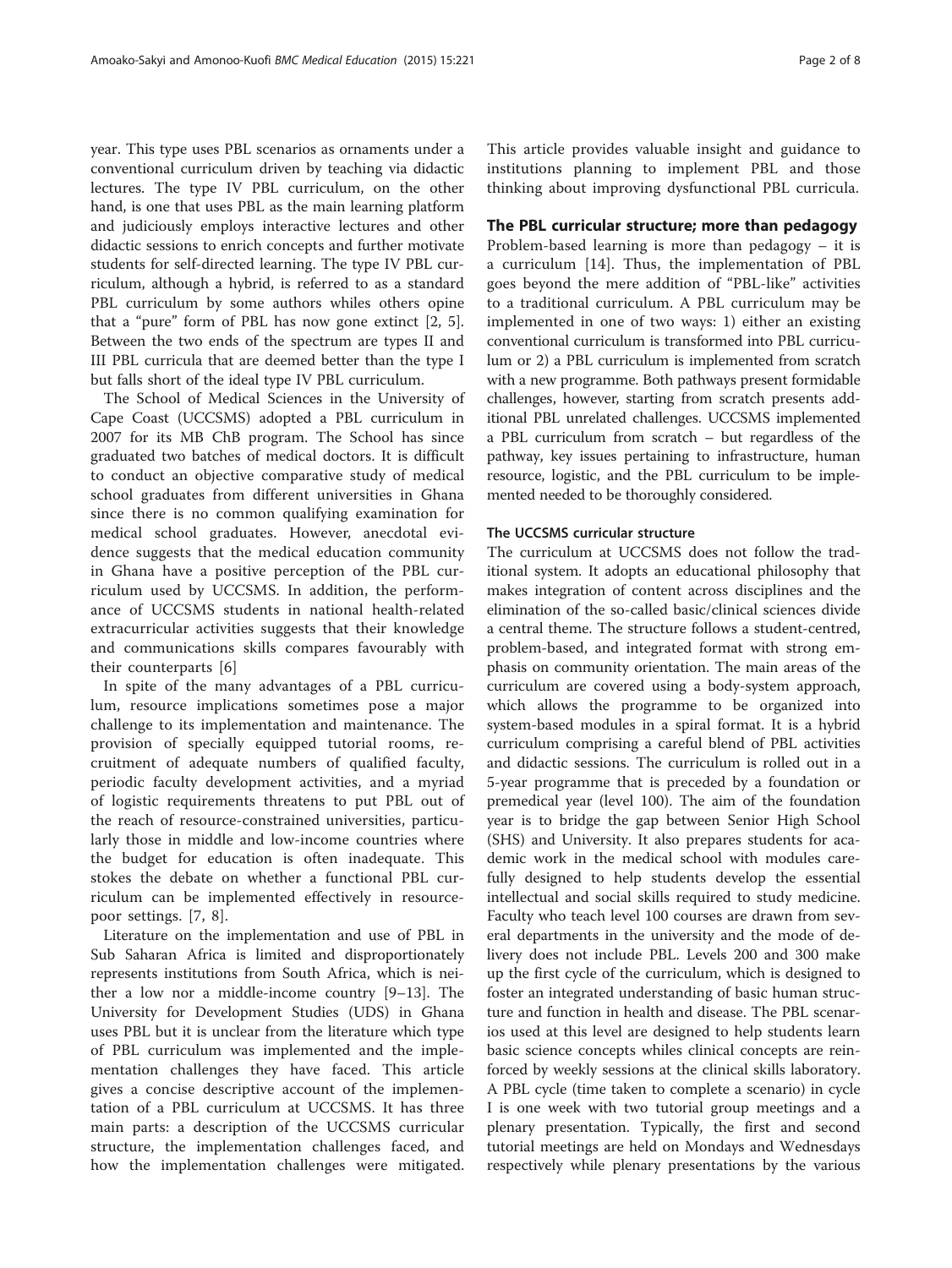PBL groups are held on Fridays. The number of PBL scenarios per module depends on the length of the module. Levels 400, 500 and 600 make up the curriculum cycle II, which consists of a mixture of body-systems and other modules. In cycle II, emphasis is placed on clinical intervention and management with the basic science content reduced to the essential minimum. Students are divided into small groups and attached to clinical specialities in rotation during cycle II. PBL scenarios in the cycle II help students to learn the various clinical interventions and the science that underpins them. The PBL cycle for cycle II is one and a half weeks and tutorial group meetings are held on Mondays and Fridays. Level 600 students do not have plenary presentations.

Teaching and learning methodologies used in this curriculum include PBL tutorials and seminars; practical sessions including anatomy dissections, laboratory work and simulations; structured clinical skills training; lectures; and community field work. These methods are carefully deployed in a complementary manner for optimal impact. Lectures are usually held in the first two hours of a school day and they usually constitute 20% of the available teaching time per week. The remaining 80% of available teaching time are used for non-lecturebased teaching and learning activities including studentdirected learning (SDL) (Fig. 1). Community-Based Experience and Service (COBES) and Clinical Skills Training are two other important features of this curriculum. The objectives of the COBES program is to provide broad-based people-centred education that train doctors to have a strong community orientation. Levels 200 to 500 students go on COBES for a four-week period each second semester at approved COBES sites. During those 4-week period, students live on site (in the communities) and devote their time to work in the community. Clinical skills training takes place at the Maersk Clinical Skills Laboratory which is a safe, friendly, and controlled learning environment where students practice and perfect clinical skills, communication and technical procedures.

# Implementation challenges

## Curriculum design

An essential first step in implementing a PBL curriculum is to have a curricular document in place. In line with the PBL philosophy, the implementation committee at UCCSMS set out to design a curriculum that allows active student participation and places content to be learned in a relevant clinical context. To achieve this, we adopted the Maastricht "seven-jump" PBL format [[15](#page-6-0)] and modified it slightly to incorporate a plenary seminar session. This plenary seminar brings together the various tutorial groups to present the content learned in that PBL cycle to colleagues and faculty. The rationale behind this plenary session is to equip students with presentation skills and afford faculty the opportunity to correct



Fig. 1 Weekly time table templates for cycles I and II. A weekly time table template showing the various teaching and learning activities and their time allocations. Time for activities that are not applicable in specific modules coverts to SDL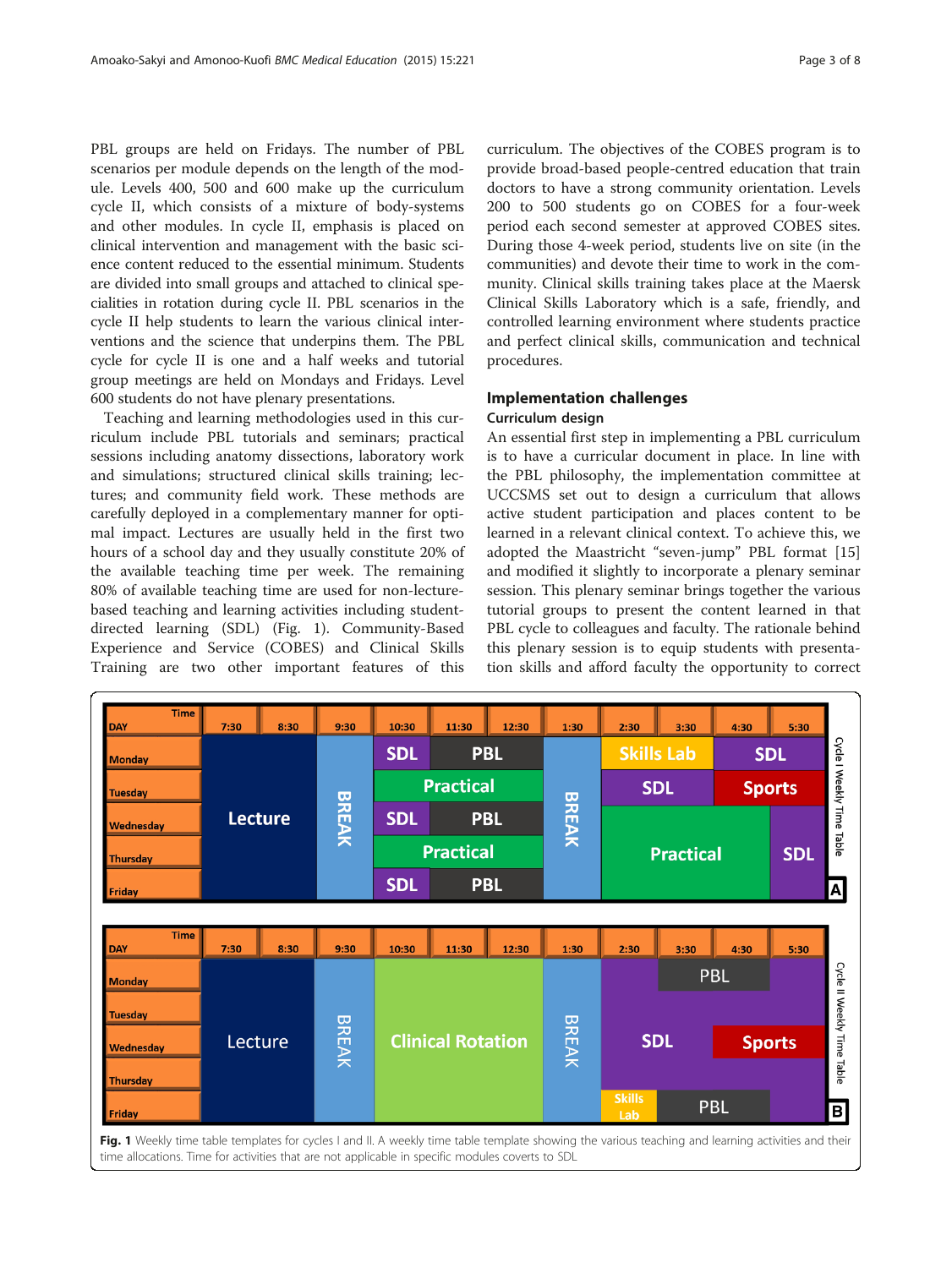misconceptions. In a hybrid PBL curriculum, it is essential for the curriculum document to clearly outline and delimit the roles of other teaching and learning activities to avoid unnecessary overlaps. Finally, it is imperative to institute a proper curriculum governance to ensure that curriculum is being implemented properly. At UCCSMS, the Curriculum committee works together with other committees to ensure that the objectives of the curriculum are adhered to.

The development of the UCCSMS curriculum involved a number of retreats with content experts. The contribution of various clinical and basic scientists and that of medical educators to the curriculum cannot be overemphasized. These, notwithstanding, most of these experts were unfamiliar with PBL and therefore opposed some of the ideas, not because the ideas lacked substance, but rather because the experts could not fully appreciate those ideas. This situation has to be managed well to avert the potential of ending up with a dysfunctional curriculum with a PBL façade. It might be necessary to precede such curricula design retreats with a PBL workshop to introduce and tune the minds of content experts to the objectives of the retreat. Getting the PBL curricular document ready is an important first step; however, the implementation of the curricular document is daunting and requires the cooperation of faculty members, students, non-academic staff, and the wider university community.

#### Resource limitations

In a PBL curriculum, students study in small groups of about 6 – 10 members and each of these groups is assigned a faculty member (facilitator) whose role is to facilitate the learning process at the tutorial group meetings. The human resource implication of this setting is massive: - a class of 40 students will need at least four facilitators (lecturers) instead of one. To put things in perspective, UCCSMS currently uses PBL at five levels (from 200 to 600) with each level having 4 to 6 tutorial groups. This translates into 25 groups requiring 25 facilitators (lecturers) during tutorial group meetings. For larger classes of 100 or more, the requirement for facilitators can be daunting. This constitutes a huge increase in the cost of running a PBL curriculum as compared to lecture-based learning (LBL). The debate as to whether this excessive faculty cost is justified is ongoing. However, a study to evaluate this cost-benefit question concludes that PBL does not place unreasonable demands on the time of faculty [\[16](#page-6-0)].

The other resource implication of a PBL curriculum is infrastructure. Directly related to having tutorial groups is the need for tutorial rooms. Ideally, PBL tutorial rooms should be purpose-built and well designed with adequate illumination and ventilation to provide a

pleasurable learning environment for students and faculty. Poorly lit and ventilated tutorial rooms could make student uncomfortable and eager to end tutorial sessions before time [[17\]](#page-6-0). Here again, more rooms are needed for a PBL curriculum as opposed to an LBL one. For instance, at UCCSMS, we had to come up with enough tutorial rooms to accommodate all of our 25 tutorial groups. This is a challenging task even when tutorials are scheduled at different times to allow multiple tutorial groups to use a single tutorial room. Adequate learning resources including well-resourced libraries, reliable internet connectivity, functional clinical skills laboratories, and basic science laboratories facilitate self-directed learning (SDF) in a PBL curriculum. In spite of being vital to a PBL curriculum, the provision of these facilities is an uphill task in resource-poor settings. Similarly, the provision of logistics such as flip charts, markers, projectors, etc. is an additional strain on the inadequate education budget in such settings.

#### Dealing with tutors

Becoming a PBL tutor represents a significant change in role for some faculty members [\[3](#page-6-0)]. Some consider it a demotion from their acquired or ambitioned status as eminent academics to an insignificant facilitator of learning. For others, there are genuine feelings of uncertainty about their roles as PBL facilitators: they are unsure about how, how often, and when to intervene, how detailed and directive they should be, and whether they should be content experts or not. Faculty perceptions on PBL curricula are generally positive [\[18](#page-6-0)–[20\]](#page-6-0) but that notwithstanding, these issues need to be addressed to prevent faculty from becoming frustrated and opposed to the curriculum. A PBL training workshop for newly engaged faculty and periodic refresher courses for old faculty are crucial in this respect. At UCCSMS, signs of faculty's frustration and opposition to PBL were implicit rather than explicit. It manifests occasionally as apathy and absenteeism from PBL tutorials. Faculty members who are unsure about PBL may also push to add more lecture slots to the weekly time table and in so doing rob students of their self-directed learning (SDL) time. Some may even attempt to schedule lectures at SDL periods without recourse to the module coordinator. Subsequent sections of this article will describe the faculty development strategy (with regards to PBL) at UCCSMS and how this threat has been dealt with.

## PBL scenarios

Scenarios also referred to as cases or problems, play a pivotal role in PBL. They are essentially learning objectives transformed into scenarios and they allow students to learn clinical, basic and behavioural science concepts in an integrated manner [\[21](#page-6-0)]. Thus, the success of PBL,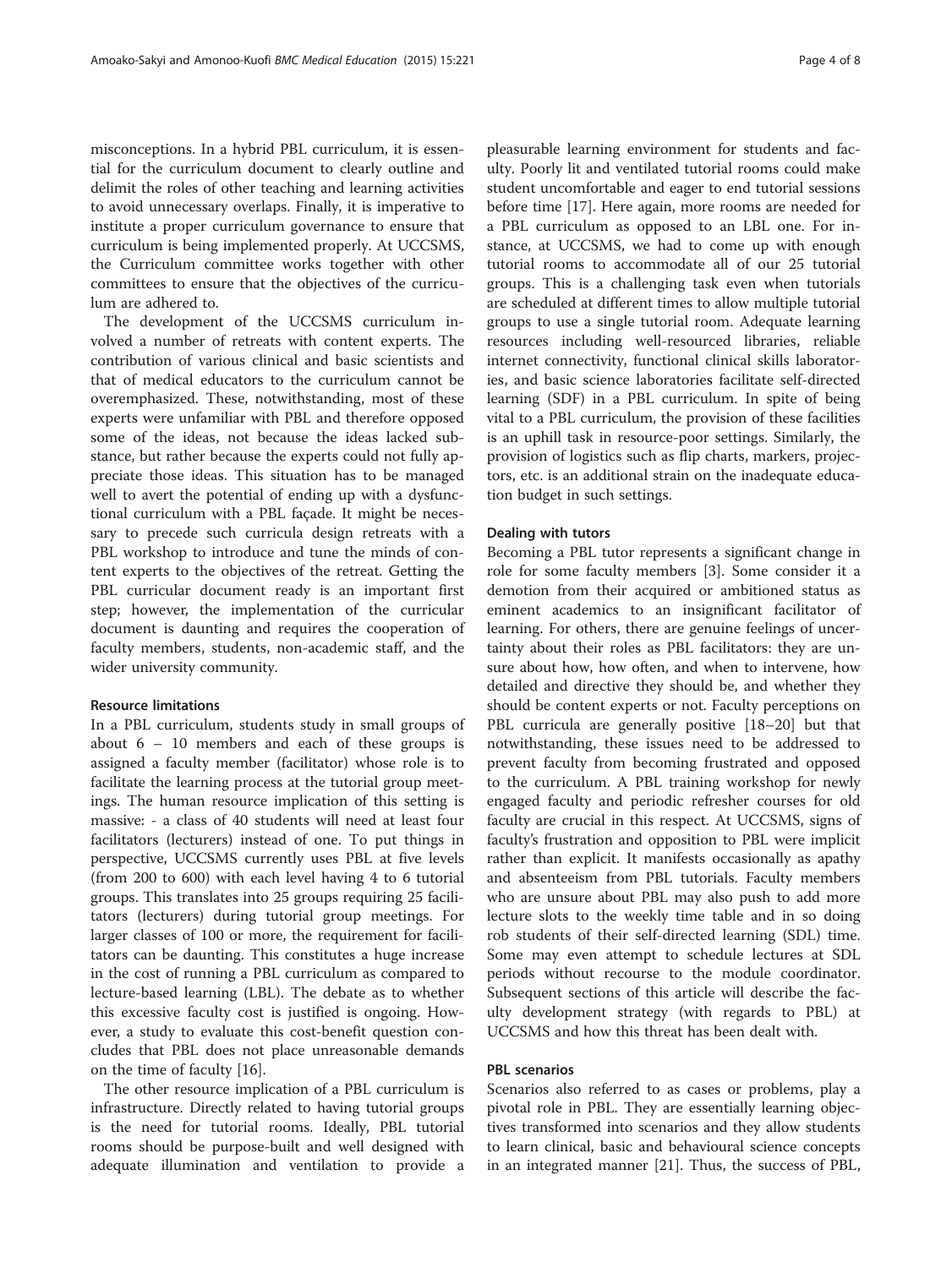as a learning or an educational strategy hinges heavily on the quality of the scenarios and the range of the scenario bank [[22, 23](#page-6-0)]. Good scenarios integrate several disciplines, encourage discussion of cognitive domains, promote collaboration and encourage self-directed learning [\[22](#page-6-0)]. The most effective scenarios: (a) address one or more learning objective(s) in the module guide; (b) activates prior knowledge and builds on existing knowledge; (c) are commensurate with the level of the students; (d) are relevant to the future profession of students; (e) stimulate critical thinking and encourage selfdirected learning.

Undoubtedly, getting PBL scenarios is not an easy task. It requires teams of educational and subject experts, staff training, and expensive writing retreats. Some universities avoid this stress and purchase PBL scenarios from elsewhere but purchased scenarios may be socially and culturally inappropriate and often require adaptation and further fine-tuning before they can be used. The number of scenarios needed per module/block will depend on the length of the block and the variant of PBL being used. UCCSMS generates its own scenarios and faculty is tasked with writing PBL scenarios for the various modules. Presently, only a few faculty members have written majority of the scenarios used in UCCSMS and although the PBL training for new faculty includes a session on scenario writing, majority of faculty are yet to write their first PBL scenarios. The factors that motivate faculty to write scenarios need further study.

#### Assessment drives learning

The cliché: "assessment drives learning" has proven to be true in many settings, particularly in medical education [\[24](#page-6-0)]. However, institutions that use PBL curriculum appear not have adequately aligned their assessment with the educational philosophy of PBL. This undermines the effectiveness of PBL and dampens students interest in PBL since their efforts seems not to be rewarded. Assessment at UCCSMS is structured to match our curriculum and it spans three main categories: formative, continuous, and annual assessment [\[25](#page-6-0)]. By definition, formative assessments are non-scoring, however they provide valuable feedback for faculty and students and thus, they are obligatory. Continuous assessment constitutes 60% of student's marks for the academic year and student's assessment during PBL tutorial group sessions and presentation constitute 15% of the continuous assessment marks. This may still not be enough motivation if as sometimes happens, the majority of the questions require recall of facts rather than critical thinking and application of knowledge.

#### Overcoming problems

The earlier section of this article alludes to the fact that implementation of PBL at UCCSMS faced some challenges. This section discusses how UCCSMS overcame some of the implementation challenges it faced. The authors also suggest ways to deal with chronic and emerging challenges associated with PBL.

#### Laying a good foundation

Understanding from the onset that PBL is a curriculum and not just another teaching strategy is vital for its successful implementation. Envisioning PBL as a curriculum does not necessarily mean implementing a "pure" PBL – it rather refers to thoughtfully using interactive lectures and didactic sessions to scaffold student-centred, selfdirected, and active learning which are triggered by carefully crafted scenarios/problems [\[2](#page-6-0)]. It might even be necessary to "hybridize" PBL to suit the economic and socio-cultural environment of the implementing institution [[7\]](#page-6-0). "Hybridize" in this context is used advisedly to mean a Type IV PBL [[5\]](#page-6-0). After a careful evaluation of our institutional environment and review of literature, the implementation committee of UCCSMS decided to adopt a uniquely hybridized PBL curriculum with Community-Based Experience and Service (COBES) as a key feature [[26\]](#page-6-0). Making a decision as to what type of PBL curriculum to be implemented is an important first step. UCCSMS started as a new medical school - and this brings along some unique challenges that needed to be well managed. For instance, experienced professors who join new medical schools are often tempted to import bits and pieces of what they "considered" good practices in medical education. Although this is often done in good faith, it can potentially derail the PBL implementation process. The implementation committee at UCCSMS made the blue print of the curriculum to be implemented and the roadmap for implementation available to all newly appointed faculty. They were also required to attend a compulsory PBL training workshop regardless of their rank or experience with PBL. The latter, in particular, helped clarify misconceptions about the curriculum. From hindsight, the importance of introductory PBL workshops for participants of curriculum design/review workshops become patent.

# Overcoming the resource limitations

Financing tertiary education in most Sub Saharan African countries including Ghana is a big challenge for governments and stakeholders [[27, 28](#page-6-0)]. This challenge is further aggravated by the concurrent increase in enrolment and the reduction in financial support from governments and international donors [[29](#page-6-0)]. The constant underfunding of tertiary institutions in Ghana has led to a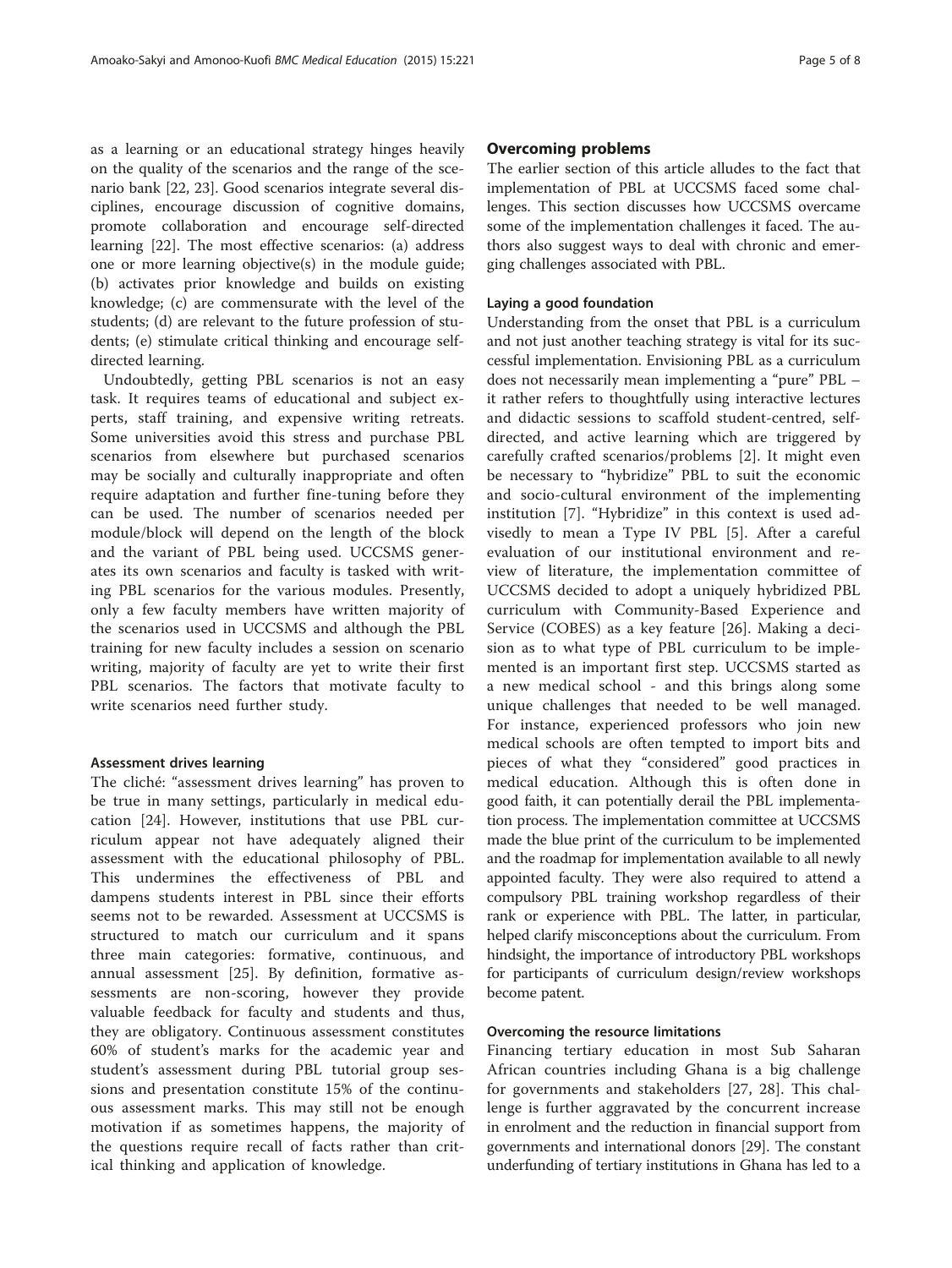huge financing gap that has implications beyond the scope of this article. Attempts to reduce the financing gap led to the implementation of a cost-sharing mechanism in 1998 [[30](#page-7-0)]. Cost-sharing in Ghanaian tertiary institution is still evolving and currently students in public universities make varied contributions to the cost of their education depending on whether they are fee-paying or non-fee paying [[30\]](#page-7-0). Students of UCCSMS are all fee-paying but the tuition fee charged is only about 50% of the actual cost of training a medical doctor.

In Ghana, tertiary institutions are primarily funded through budgetary allocation received from the government through the National Council for Tertiary Education (NCTE) [\[30](#page-7-0)]. The mechanisms used in distributing funds to the various tertiary institutions includes: historical funding or incrementalism; bidding and bargaining; and discretion [[30](#page-7-0)]. The last two mechanisms affords institutions the opportunity to lobby for additional funds over and above their allocations by making special cases in favour of a new programme, peculiar infrastructural needs, etc. The founding dean of UCCSMS and his team made use of this opportunity to substantially increase the funds allocated to UCCSMS. The team also managed to attract funds from private individuals and organisations for specific projects such as the Maersk Clinical Skills Laboratory and the Clinical Teaching Centre, all of which are vital for PBL. Although this does not address the larger underfunding problem in Ghanaian tertiary institutions, the ability to lobby government and private individuals and organisations for extra funds significantly contributed to the successful implementation of a PBL curriculum at UCCSMS. In many respects, putting in place a strong lobby, establishing linkages with industries, and having an efficient grantsmanship outfit appears to be vital for tertiary institutions regardless of the curriculum they run.

The provision of well-equipped PBL tutorial rooms is vital to the implementation of a PBL curriculum. At UCCSMS we did not have and still do not have purpose-built PBL tutorial rooms. Various spaces in the Clinical Skills Lab, Anatomy department, Cape Coast Teaching Hospital, and Diagnostic Centre have been converted to tutorial rooms. This has compromised comfort in some instances and hindered the incorporation of Information Communication Technology (ICT) into PBL scenarios, however, waiting for purpose-built tutorial rooms can unduly delay the implementation of a PBL curriculum. Our experience at UCCSMS suggests that safe, well-lit and well-ventilated rooms that are capable of comfortably seating up to 10 students may suffice as tutorial rooms. Another way of dealing with this problem is to schedule PBL tutorials for different levels at different times. This allows tutorial rooms to be used by multiple groups. It can however result in holding

tutorial group meetings at odds hours to the discomfort of students and faculty. These interventions should be viewed as temporary and a long term plan of acquiring purpose-built PBL tutorial rooms pursued.

#### Faculty development

The main problems of faculty in a PBL curriculum pertains to their own identity crises and the way they assess students. Shifting from a teacher-centred to a studentcentred curriculum often represent change in identity that takes time to adjust to. Our half-day training workshop for newly appointed faculty is designed to introduce faculty to PBL and their new roles as facilitators of learning. This training workshop largely allays some of the apprehensions of new faculty but some become comfortable only after facilitating a few tutorial group meetings. Other faculty development activities undertaken at UCCSMS include workshops on scenario writing and how to write questions. Eight UCCSMS faculty members have so far attended PBL-related courses in Maastricht University and visited their facilities to appreciate at first-hand how PBL has been implemented elsewhere. These faculty members often form the core of facilitators used for our various training workshops.

In spite of these training workshops, the problems pertaining to assessment has persisted and it is one of the most difficult problem to deal with. Examinations for summative and annual assessment do not have the desired balance of integrated and application questions. This mismatch between learning and assessment undermines PBL and could be a source of discouragement for students. Workshops on writing test questions has improved the quality of questions but that notwithstanding, the desired balance of comprehension, applications of knowledge, analytical or critical thinking is yet to be achieved. This points to the need for training of faculty members on regular basis. Moderation of submitted questions to ensure quality and appropriateness is an effective way of matching learning with assessment. At UCCSMS, we have partly mitigated this problem by incorporating Objective Structured Practical Examination (OSPE) and Objective Structured Clinical Examinations (OSCE) into our end of semester and end of year examinations. OSPE/OSCE have several advantages over other modes of examinations. First and foremost it enables examiners to test the student's ability to integrate knowledge, clinical skills and communication skills [[31](#page-7-0)]. Furthermore, the flexible structure of OSPE/OSCE examinations make them easily adaptable to local needs [\[31](#page-7-0), [32](#page-7-0)] .

#### PBL scenarios

Our experience at UCCSMS so far suggests that the best way of getting new scenarios is to hold periodic scenario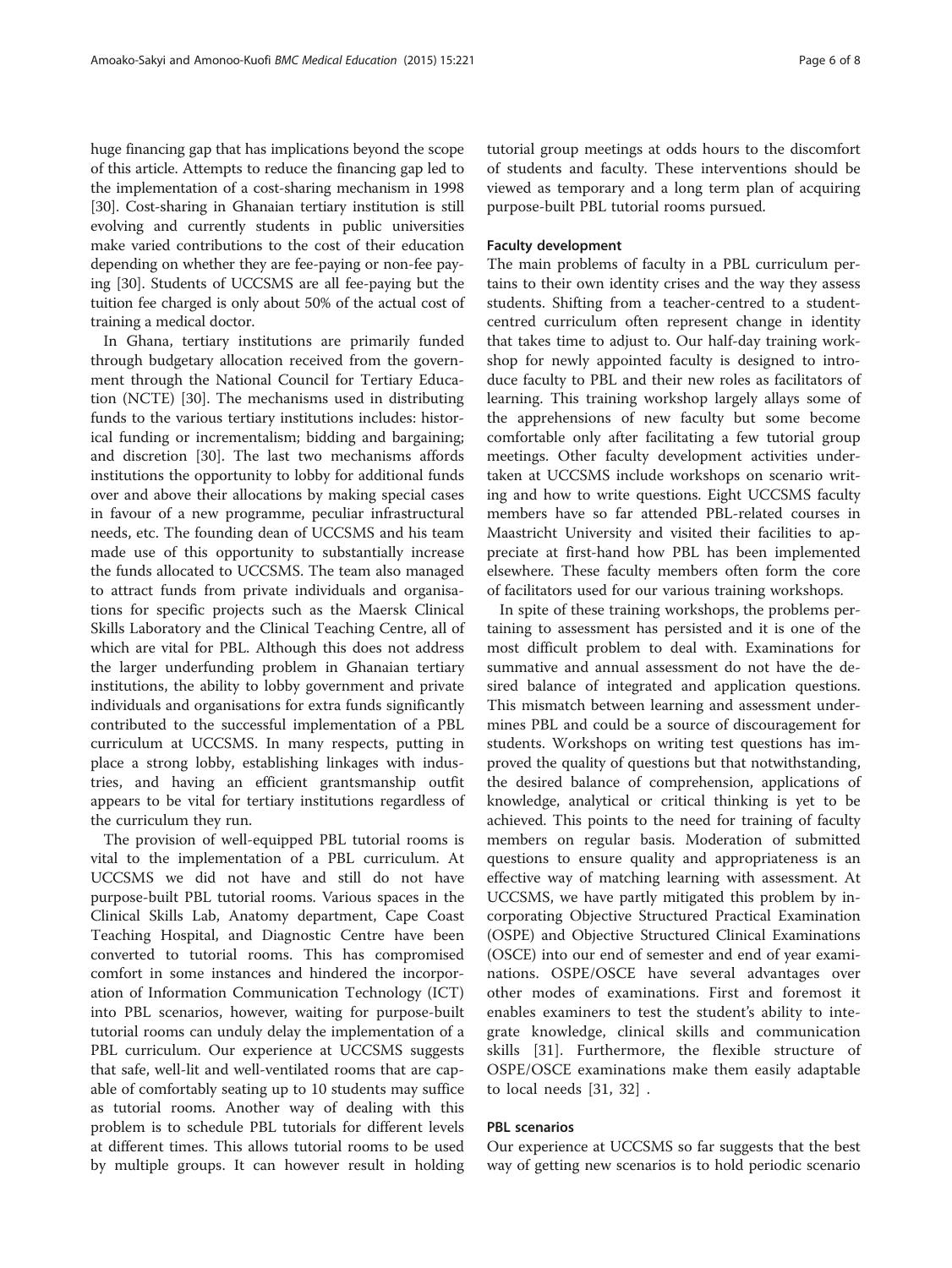<span id="page-6-0"></span>writing retreats for faculty. This is, however, very expensive and often cost prohibitive. Perhaps a viable alternative is for authorities to find innovative ways of motivating faculty to write scenarios such as making it count towards career progression.

#### Summary

In spite of the ambivalence in literature, problem basedlearning as a curricular innovation seems to have substantial and practical advantages over the conventional/traditional system of education [3, [33](#page-7-0)–[35](#page-7-0)]. However, literature on the appropriateness of PBL in different cultural and socioeconomic settings is scarce. This article has provided insights as to how a PBL curriculum may be implemented in a resource-constrained setting. A descriptive account of the implementation challenges faced by UCCSMS has been given with a description of how some of these challenges were mitigated. Our experience and that of other institutions in similar settings suggests that the type of PBL curriculum is fundamental to a successful implementation. Institutions planning to implement PBL should avoid the pitfall of a cosmetic PBL i.e. a curriculum that is essentially traditional with elements of PBL only as an auxiliary pedagogic tool. That notwithstanding, an insistence on implementing "pure" PBL without recourse to local situations could present many formidable obstacles [7]. A hybrid or standard PBL curriculum that thoughtfully uses didactic sessions in a non-redundant manner may be a more feasible approach in these settings. Institutional leaders will have to constantly monitor and find pragmatic solutions, which may differ from one institution to the other, to mitigate the inexorable problems associated with the implementation of PBL.

#### Abbreviations

ICT: Communication Technology; NCTE: National Council for Tertiary Education; OSCE: Objective Structure Clinical Examinations; OSPE: Objective Structure Practical Examinations; PBL: Problem-based learning; SDL: Studentdirected learning; UCCSMS: University of Cape Coast, School of Medical Sciences.

#### Competing interests

The authors declare that they have no competing interests.

#### Authors' contributions

DAS: Conception, design and drafting of manuscript. HSAK: Conception and critical revision of intellectual content of manuscript. Both authors read and approved the final manuscript.

#### Authors' information

DAS is the PBL coordinator of the School of Medical Sciences, College of Health Sciences, and University of Cape Coast. He is a lecturer in the department of Microbiology and Immunology.

HSAK is the founding Dean of the School of Medical Sciences and currently the Provost of the College of Health and Allied Sciences. He is a professor of anatomy.

#### Author details

<sup>1</sup>Problem-Based Learning (PBL) Unit, School of Medical Sciences, College of Health and Allied Sciences, University of Cape Coast, Cape Coast, Ghana. <sup>2</sup> Provost, College of Health and Allied Sciences, University of Cape Coast, Cape Coast, Ghana.

Received: 23 January 2015 Accepted: 3 December 2015 Published online: 14 December 2015

#### References

- 1. Hmelo-Silver CE. Problem-based learning: what and how do students learn? Educ Psychol Rev. 2004;16:235–66.
- 2. Lim WK. Dysfunctional problem-based learning curricula: resolving the problem. BMC Med Educ. 2012;12:89.
- 3. Wood DF. Problem based learning. BMJ. 2003;326:328–30.
- 4. Kim D-Y. Adopting problem-based learning in criminology and criminal justice education. SAGE Open. 2014;4:2158244014542086.
- 5. Kwan DC. Commentary: hybrid PBL- what is in a name? J Med Educ. 2009; 13:157–65.
- 6. UCCSMS Wins 4th Inter-Medical Schools Public Speaking Competition. [[http://www.atlfmonline.com/about-us/history-of-atl-fm/item/993-uccsms](http://www.atlfmonline.com/about-us/history-of-atl-fm/item/993-uccsms-wins-4th-inter-medical-schools-public-speaking-competition)[wins-4th-inter-medical-schools-public-speaking-competition](http://www.atlfmonline.com/about-us/history-of-atl-fm/item/993-uccsms-wins-4th-inter-medical-schools-public-speaking-competition)]
- 7. Carrera LI, Tellez TE, D'Ottavio AE. Implementing a problem-based learning curriculum in an Argentinean medical school: implications for developing countries. Acad Med J Assoc Am Med Coll. 2003;78:798–801.
- 8. Dahms M-L, Stentoft D. Does Africa need problem based learning? 2008.
- 9. Burch VC, Sikakana CNT, Yeld N, Seggie JL, Schmidt HG. Performance of academically at-risk medical students in a problem-based learning programme: a preliminary report. Adv Health Sci Educ. 2007;12:345–58.
- 10. Iputo JE, Kwizera E. Problem-based learning improves the academic performance of medical students in South Africa. Med Educ. 2005;39:388–93.
- 11. Je I. Impact of the problem-based learning curriculum on the learning styles and strategies of medical students at the University of Transkei. South Afr Med J Suid-Afr Tydskr Vir Geneeskd. 1999;89:550–4.
- 12. Kiguli-Malwadde E, Kijjambu S, Kiguli S, Galukande M, Mwanika A, Luboga S, et al. Problem based learning, curriculum development and change process at faculty of medicine, Makerere University, Uganda. Afr Health Sci. 2006;6:127–30.
- 13. Malan SB, Ndlovu M, Engelbrecht P. Introducing problem-based learning (PBL) into a foundation programme to develop self-directed learning skills. South Afr J Educ. 2014;34:1–16.
- 14. Barrows H, Tamblyn R. Problem-based learning: an approach to medical education. 1st ed. New York: Springer Publishing Company; 1980.
- 15. Dolmans DH, Wolfhagen IH, van der Vleuten CP, Wijnen WH. Solving problems with group work in problem-based learning: hold on to the philosophy. Med Educ. 2001;35:884–9.
- 16. Anderson WL, Glew RH. Support of a problem-based learning curriculum by basic science faculty. Med Educ Online. 2009;7.
- 17. McLaughlin P, Faulkner J. Flexible spaces… what students expect from university facilities. J Facil Manag. 2012;10:140–9.
- 18. Baral N, Paudel BH, Das BKL, Aryal M, Gautam A, Lamsal M. Preparing tutors for problem-based learning: an experience from B. P. Koirala Institute of Health Sciences, Nepal. Kathmandu Univ Med J KUMJ. 2010;8:141–5.
- 19. Paige JB, Smith RO. Nurse faculty experiences in problem-based learning: an interpretive phenomenologic analysis. Nurs Educ Perspect. 2013;34:233–9.
- 20. Usmani A, Sultan ST, Ali S, Fatima N, Babar S. Comparison of students and facilitators' perception of implementing problem based learning. JPMA J Pak Med Assoc. 2011;61:332–5.
- 21. Jones RW. Problem-based learning: description, advantages, disadvantages, scenarios and facilitation. Anaesth Intensive Care. 2006;34:485.
- 22. Azer SA, Peterson R, Guerrero APS, Edgren G. Twelve tips for constructing problem-based learning cases. Med Teach. 2012;34:361–7.
- 23. Hak T, Maguire P. Group process: the black box of studies on problembased learning. Acad Med J Assoc Am Med Coll. 2000;75:769–72.
- 24. Wormald BW, Schoeman S, Somasunderam A, Penn M. Assessment drives learning: an unavoidable truth? Anat Sci Educ. 2009;2:199–204.
- 25. UCCSMS. Rules and regulations for students: school of medical sciences. 2012.
- 26. UCCSMS. Brochure: school of medical sciences, University of Cape Coast. 2013.
- 27. Johnstone DB, Marcucci PN. Financing higher education worldwide: who pays? Who should pay? Baltimore, MD: Johns Hopkins University Press; 2010.
- 28. Tilak JB. Financing higher education in sub-saharan Africa. Africanus. 2011; 41:4–31.
- 29. Sawyerr A. Challenges facing African Universities. Selected issues. African Studies Review. 2004;47:1–59.